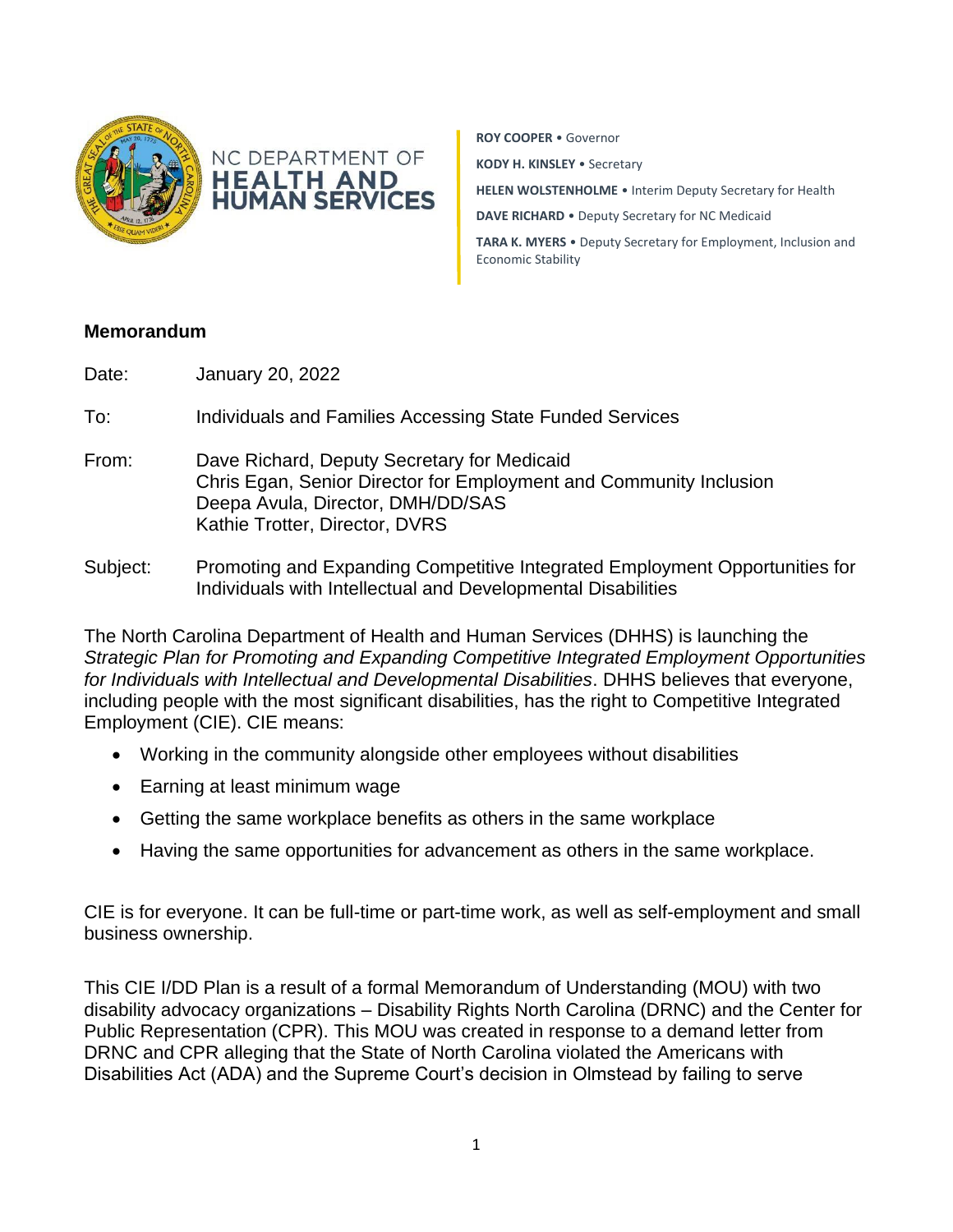individuals with I/DD in integrated employment settings appropriate to their needs by June 2020.

DHHS has worked hard over the past decade to create a system that supports people with disabilities as fully included members of their communities. Unfortunately, people with intellectual and developmental disabilities (I/DD) are less likely to work in CIE than those without disabilities.

Adult Developmental Vocational Programs (ADVPs) have been used to support people with I/DD for many years. These services are often provided in segregated settings, with people earning less than minimum wage. ADVPs have been an important part of our service system; however, they do not fully support CIE. Therefore, as part of our Strategic Plan to fully adopt CIE, there will be no new admissions to ADVP services starting July 1, 2022.

A detailed explanation of our phased approach and the steps we will take over the next five years are outlined in the CIE I/DD Plan. The plan centers on the use of informed choice to empower individuals to make their own decisions about CIE.

Key components of the CIE I/DD Plan include:

- Clear pathways to CIE for people with I/DD
- Information, resources, opportunities, and reasonable accommodations for people to make informed choices about CIE and/or other meaningful day options.
- Ending admissions to services in ADVP settings after June 30, 2022.
- Employment assessments and career development for individuals who have received ADVP since January 1, 2020 by July 1, 2023.
- Ensure individualized Supported Employment (SE) and related support services are provided, focusing initially on individuals who have received ADVP since January 1, 2020.
- Support ADVP providers with transformation of program and business models to support CIE service delivery and increase capacity within existing CIE services.
- Establish nationally recognized core competencies and training requirements for job developers, job coaches, discovery leaders, and case managers responsible for the provision of services that facilitate transition to and work in CIE.
- End funding for ADVP by July 1, 2026.

Plan implementation is subject to availability of funding. DHHS is committed to a service array that supports individuals at various phases of their life. Individuals who are currently in ADVPs can continue to receive those services until July 1, 2026.

Other services in the State-funded service array include Community Living and Support, which is an individualized service that aims to increase independent living skills, and Day Supports, which is a group service that aims to increase independence. The Medicaid service array includes Supported Employment and other services.

All individuals in ADVP will be offered employment assessments and career development plans will be developed to support their informed decision-making around exploring, preparing